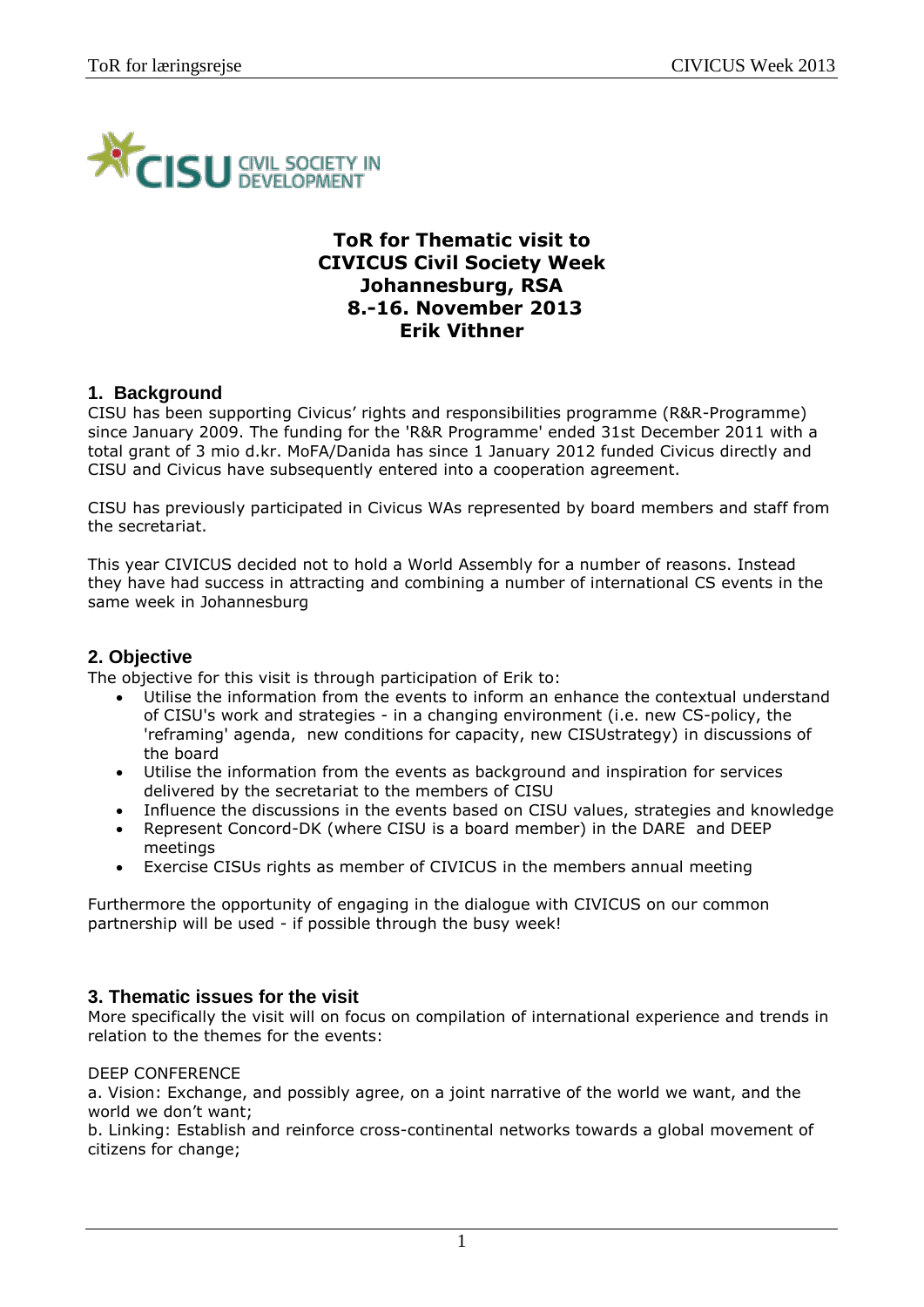c. Learning: share approaches and practices on emancipatory campaigning and learning. Building a Global Citizens Movement

DARE FORUM

Strategies to strengthen and coordinate development education in Europe

AGNA AGM

• Role of national associations

Global perspective conference

• How CSOs can survive and thrive in an increasingly disruptive world

CIVICUS

- Old struggles new movements global debate
- $\bullet$  (+ members meeting)

The visit will furthermore include analysis of how this experience within these themes may be relevant for CISU board discussions and delivery of service to members

### **4. Plan of work**

The visit will be based on the following activities: November

- 8.-9. Travel to Johannesburg
- 10. DARE Forum
- 11.-12. DEEP Conference
- 12.(aftern.-even.) CIVICUS AGM + Old struggles....
- 13.(morning) AGNA
- 13.-15. Global perspective conference
- 16. Travel to Nairobi

*The travel is combined with a monitoring visit to Plan Kenya in Nairobi following this program*

# **5. Travel schedule**

Fredag 08 November 2013 **Scandinavian Airlines SK 1507 Afgang 08 Nov 18:15 Copenhagen Kastrup Terminal: 3 Ankomst 08 Nov 19:25 London Heathrow Terminal: 3** 

Fredag 08 November 2013 **South African Airways SA 237 Afgang 08 Nov 21:05 London Heathrow Terminal: 1 Ankomst 09 Nov 10:30 Johannesburg O.R. Tambo Intl Terminal: A**

Lørdag 16 November 2013 **Kenya Airways KQ 761 Afgang 16 Nov 10:55 Johannesburg O.R. Tambo Intl Terminal: A Ankomst 16 Nov 16:05 Nairobi Jomo Kenyatta Intl**

Tirsdag 19 November 2013 **Klm Royal Dutch Airlines KL 566 Afgang 19 Nov 22:40 Nairobi Jomo Kenyatta Intl Ankomst 20 Nov 05:10 Amsterdam Schiphol Airport**

Onsdag 20 November 2013

**Klm Royal Dutch Airlines KL 1125 Afgang 20 Nov 07:45 Amsterdam Schiphol Airport Ankomst 20 Nov 09:15 Copenhagen Kastrup Terminal: 3**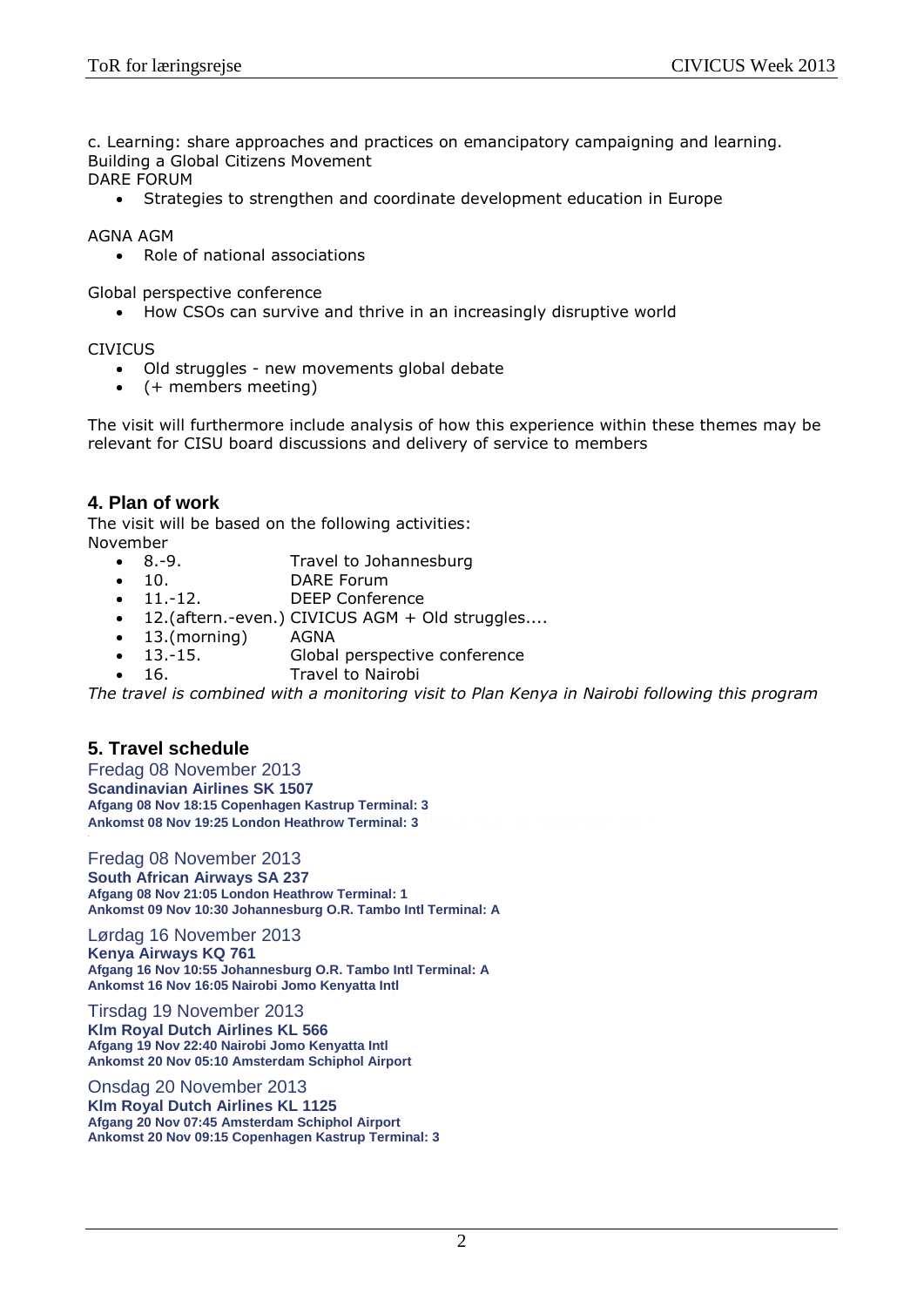# **6. Outputs and Dissemination**

Outputs:

Report on main thematic discussions and conclusions from including recommendations on how CISU may use them in the strategic planning - and for provision of information, training and advisory services to the members

Dissemination:

The report will be disseminated to all board members and staff of CISU as well as posted on the web-site.

Erik will give an oral presentation for the board and staff

Erik will - whole travelling write short blog articles on the CISU blog website.

Main findings will afterwards be distributed through in CISU newsletter

# **7. Budget**

| <b>REMARK The budget includes the</b><br>monitoring travel to Kenya the<br>afterwards |        |
|---------------------------------------------------------------------------------------|--------|
|                                                                                       | DKK    |
| <b>Flights</b>                                                                        | 12.000 |
| Visum Kenya                                                                           | 400    |
| <b>Transport DK</b>                                                                   | 600    |
| <b>Accomodation RSA + KEN</b>                                                         | 6000   |
| Per Diem (reduced)                                                                    | 3000   |
| Meeting costs KEN                                                                     | 1000   |
| Transport RSA + KEN                                                                   | 2000   |
| Conference fees RSA (350 + 150 Euro)                                                  | 4000   |
| Unforeseen                                                                            | 1000   |
| Total                                                                                 | 30.000 |

# **8. Contact details**

During the journey contacts:

Erik mobile: phone +45 29860914

Erik mail: ev@cisu.dk

Johannesburg:<http://bannisterhotel.co.za/contact/>

Nairobi:<http://www.countrylodge.co.ke/contacts.htm>

PLAN KENYA: http://plan-international.org/where-we-work/africa/kenya/about-plan/contact-us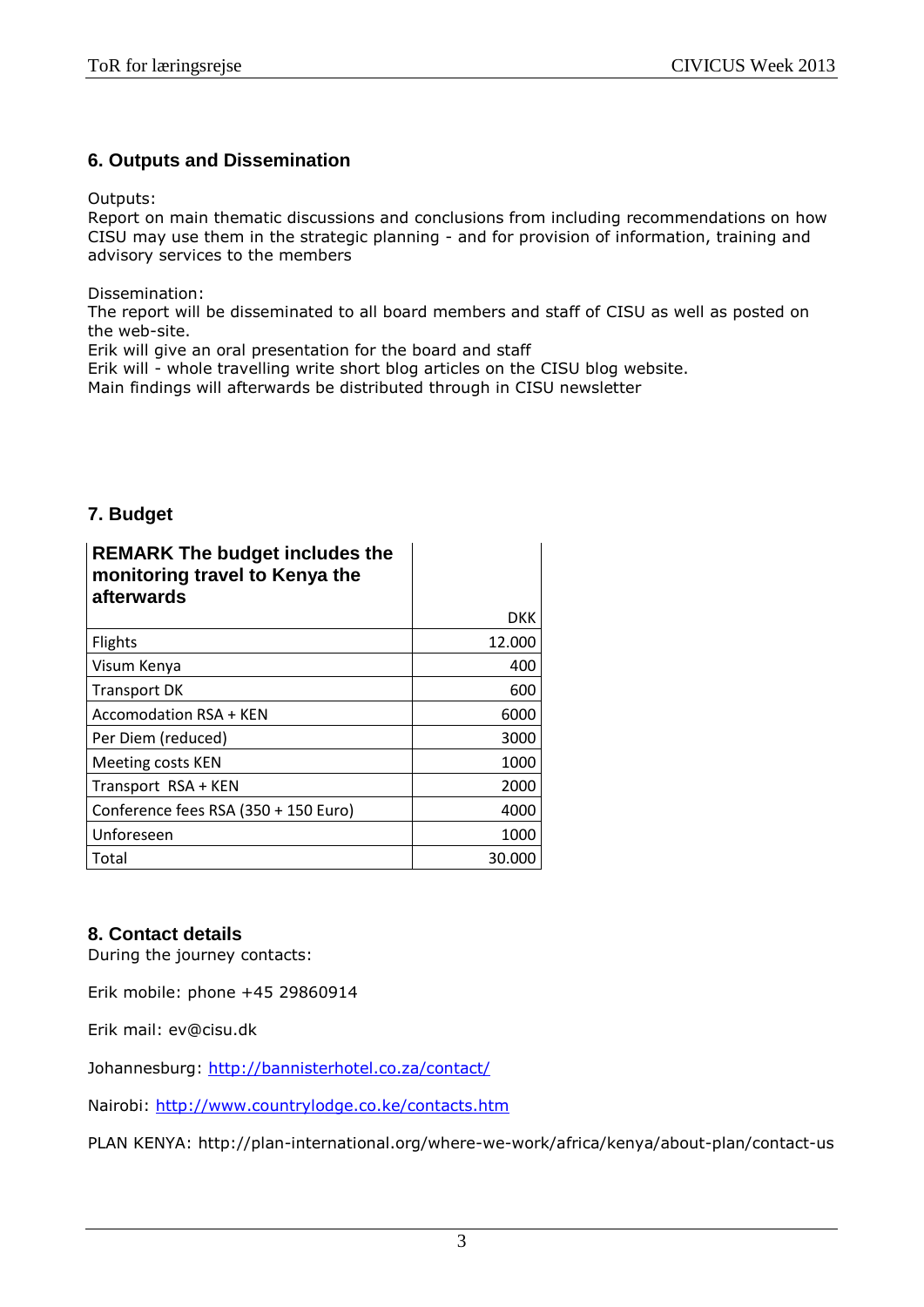CISU secretariat in Denmark: +45 86120342 (emergency: + 45 20247364 Jeef Bech) Anni Vithner (wife): +45 28597700 / +45 86942153

**9. List of documents (links) - to be extended along the visit**